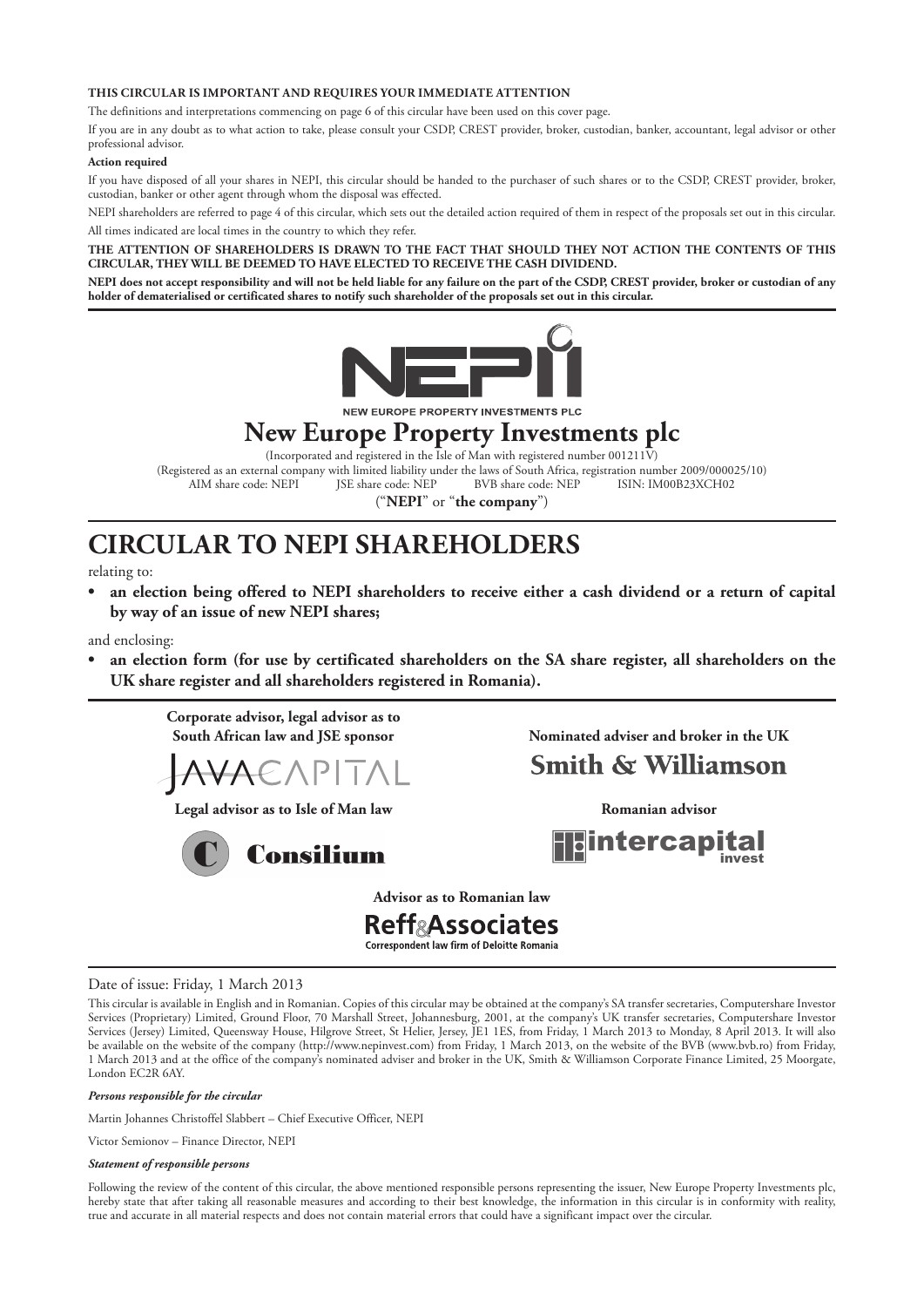## **CORPORATE INFORMATION**

### **Registered office in the Isle of Man**

2nd Floor, Anglo International House Lord Street Douglas Isle of Man, IM1 4LN

### **Corporate advisor and legal advisor as to South African law**

Java Capital (Proprietary) Limited (Registration number 2002/031862/07) 2 Arnold Road Rosebank Johannesburg, 2196 (PO Box 2087, Parklands, 2121)

### Legal advisor as to Isle of Man Law

Consilium Limited (Registration number 003570V) 2nd Floor, Anglo International House Lord Street Douglas Isle of Man, IM1 4LN (Postal address as above)

### **JSE sponsor**

Java Capital Trustees and Sponsors (Proprietary) Limited (Registration number 2006/005780/07) 2 Arnold Road Rosebank Johannesburg, 2196 (PO Box 2087, Parklands, 2121)

### **UK transfer secretaries**

Computershare Investor Services (Jersey) Limited (Registration number 75505) Queensway House Hilgrove Street St Helier Jersey, JEI IES (Postal address as above)

## **SA transfer secretaries**

Computershare Investor Services (Proprietary) Limited (Registration number 2004/003647/07) Ground Floor 70 Marshall Street Johannesburg, 2001 (PO Box 61763, Marshalltown, 2107)

## **Legal advisor as to Romanian law**

Reff & Associatii SCA (Bucharest Bar decision no. 1110/13 March 2006) 4-8 Nicolae Titulescu Road East Entrance, 3rd Floor Sector 1, 011141 Bucharest, Romania (Postal address as above)

### **Registered office in South Africa**

4th Floor Rivonia Village Rivonia Boulevard Rivonia, 2191

### **Nominated adviser and broker in the UK**

Smith & Williamson Corporate Finance Limited (Registration number 4533970) 25 Moorgate London, EC2R 6AY (Postal address as above)

### **Isle of Man administrator and registrar**

Sabre Fiduciary Limited (Registration number 124715C) 2nd Floor, Anglo International House Lord Street Douglas Isle of Man, IM1 4LN (Postal address as above)

### **Company secretary**

Cornelius Eduard Cassell 2nd Floor, Anglo International House Lord Street Douglas Isle of Man, IM1 4LN (Postal address as above)

### **UK receiving agent**

Computershare Investor Services PLC (Registration number 03498808) Corporate Actions Projects Bristol, BS99 6AH (Postal address as above)

### **Romanian advisor\***

SSIF Intercapital Invest SA (Registration number J40/6447/1995) 33 Aviatorilor Boulevard, 1st Floor Sector 1 Bucharest, Romania (Postal address as above)

### **Place and date of incorporation**

Incorporated in the Isle of Man on 23 July 2007

*\* Romanian intermediary assisting the company as per requirements of Annex 20 of the Romanian National Securities Commission Regulation 1/2006*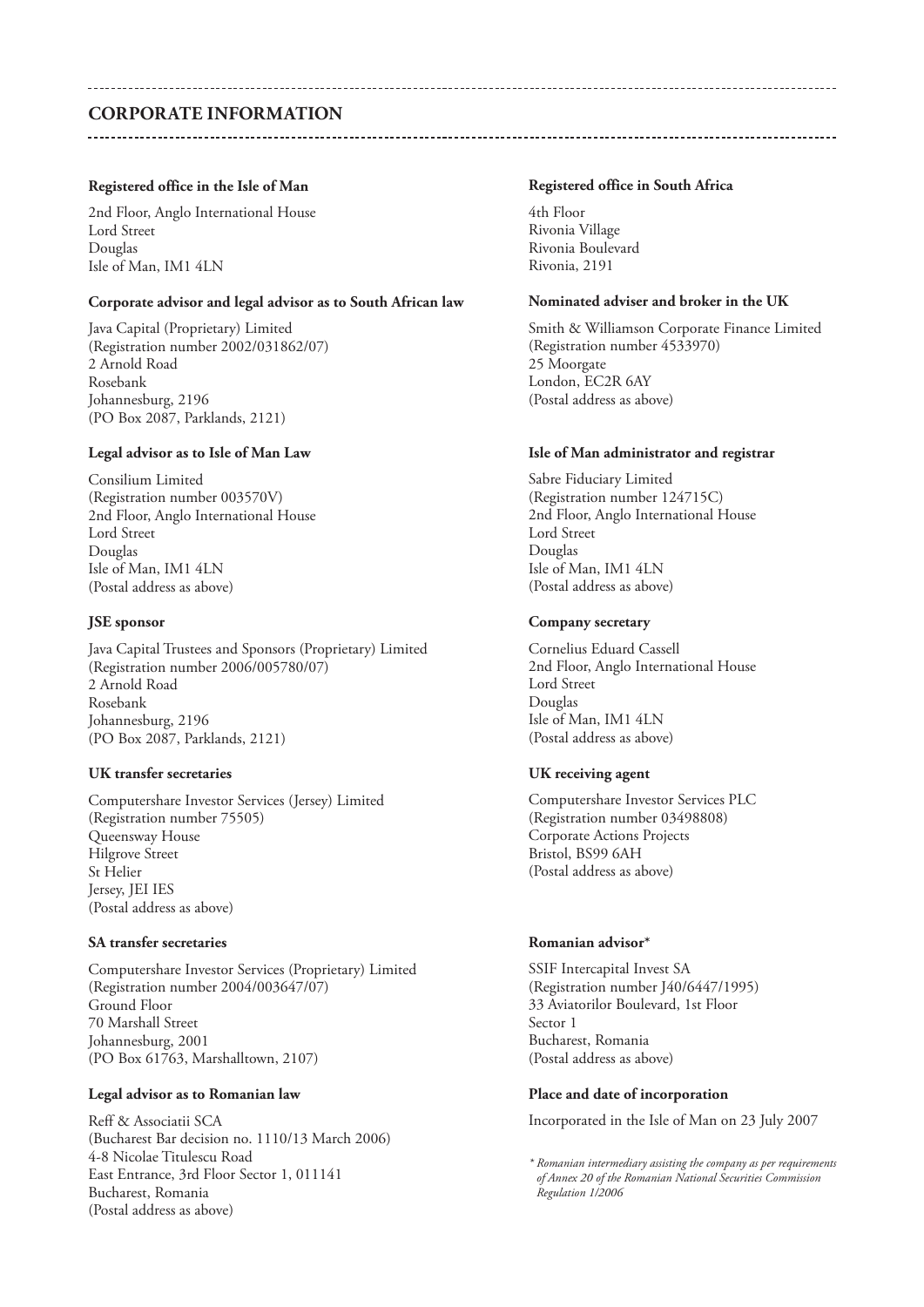# **TABLE OF CONTENTS**

 $-$ 

# **Page**

| Corporate information                |                                                                             | Inside front cover |  |  |
|--------------------------------------|-----------------------------------------------------------------------------|--------------------|--|--|
|                                      | Salient dates and times                                                     | $\overline{2}$     |  |  |
| Action required by NEPI shareholders |                                                                             |                    |  |  |
|                                      | Definitions and interpretations                                             | 6                  |  |  |
|                                      | <b>Circular to NEPI shareholders</b>                                        |                    |  |  |
|                                      | 1. Introduction                                                             | 9                  |  |  |
| 2.                                   | Cash dividend                                                               | 9                  |  |  |
|                                      | 3. The return of capital                                                    | 10                 |  |  |
|                                      | 4. Rationale for the return of capital                                      | 10                 |  |  |
| 5.                                   | Share capital                                                               | 10                 |  |  |
| 6.                                   | Tax implications                                                            | 11                 |  |  |
| 7.                                   | Listing of new NEPI shares                                                  | 11                 |  |  |
| 8.                                   | South African law, Romanian law, UK law and Isle of Man law                 | 11                 |  |  |
|                                      | 9. Exchange control regulations (for shareholders on the SA share register) | 11                 |  |  |
|                                      | 10. Consents                                                                | 12                 |  |  |
|                                      | <b>Election</b> form<br>Attached                                            |                    |  |  |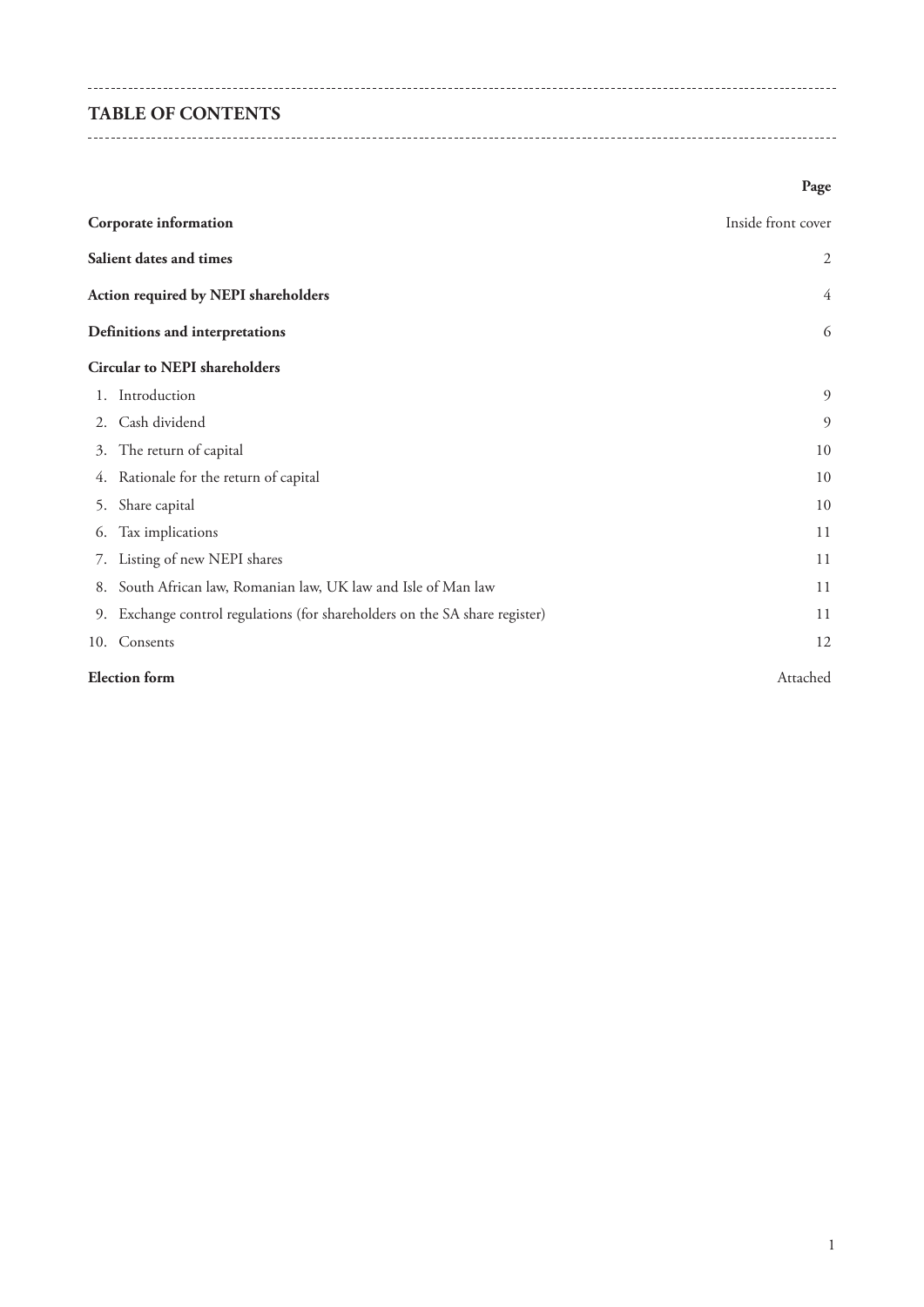## **SALIENT DATES AND TIMES**

### **For shareholders on the SA share register**

|                                                                                                                                         | 2013                |
|-----------------------------------------------------------------------------------------------------------------------------------------|---------------------|
| Announcement of Euro to Rand conversion rate released on SENS on or before                                                              | Wednesday, 13 March |
| Last day to trade in order to be eligible for the cash dividend or alternatively<br>the return of capital on                            | Wednesday, 20 March |
| Shares commence trading "ex" the cash dividend or return of capital on                                                                  | Friday, 22 March    |
| Record date for shareholders recorded on the SA share register                                                                          | Thursday, 28 March  |
| Closing date for receipt of completed election forms by no later than 12:00 on                                                          | Thursday, 28 March  |
| Share certificates posted and dividend payments made, CSDP/broker accounts credited/updated<br>and new NEPI shares listed on the JSE on | Monday, 8 April     |
| Announcement on SENS of the amount of new NEPI shares issued on                                                                         | Monday, 8 April     |

#### **Notes:**

1. All dates and times quoted above are local dates and times in South Africa. The above dates and times are subject to change. Any changes will be released on SENS and published in the press.

2. NEPI shareholders are referred to page 4 of this circular for information on the action required to be taken by them.

- 3. **Dematerialised shareholders should note that new NEPI shares should not be traded until the new NEPI shares reflect in their accounts with their CSDP or broker.**
- 4. Share certificates may not be dematerialised or rematerialised between Friday, 22 March 2013 and Thursday, 28 March 2013 both days inclusive, nor may transfers of shares between sub-registers in the United Kingdom, South Africa and Romania take place between Friday, 22 March 2013 and Monday, 8 April 2013 both days inclusive.
- 5. Shareholders on the SA share register will receive a cash dividend in South African Rand, based on the exchange rate to be obtained by the company on or before Wednesday, 13 March 2013. An announcement in this respect will be made on or before Wednesday, 13 March 2013.

### **For shareholders on the UK share register**

|                                                                                                                               | 2013               |
|-------------------------------------------------------------------------------------------------------------------------------|--------------------|
| Last day to trade in order to be eligible for the cash dividend or alternatively the return of capital on                     | Monday, 25 March   |
| Shares commence trading "ex" the cash dividend or return of capital on                                                        | Tuesday, 26 March  |
| Record date for shareholders recorded on the UK share register                                                                | Thursday, 28 March |
| Closing date for receipt of completed election forms by no later than 12:00 on                                                | Thursday, 28 March |
| Share certificates posted and dividend payments made, CREST accounts credited/updated<br>and new NEPI shares listed on AIM on | Monday, 8 April    |
| Announcement on RNS of the amount of new NEPI shares issued on                                                                | Monday, 8 April    |

#### **Notes:**

1. All dates and times quoted above are local dates and times in the United Kingdom. The above dates and times are subject to change. Any changes will be released on RNS.

2. NEPI shareholders are referred to page 4 of this circular for information on the action required to be taken by them.

3. Uncertificated shareholders should note that new NEPI shares should not be traded until the new NEPI shares reflect in their accounts with their CREST provider or broker.

4. Share certificates may not be uncertificated or recertificated, nor may transfers of shares between sub-registers in the United Kingdom and Romania take place between Friday, 22 March 2013 and Monday, 8 April 2013 both days inclusive.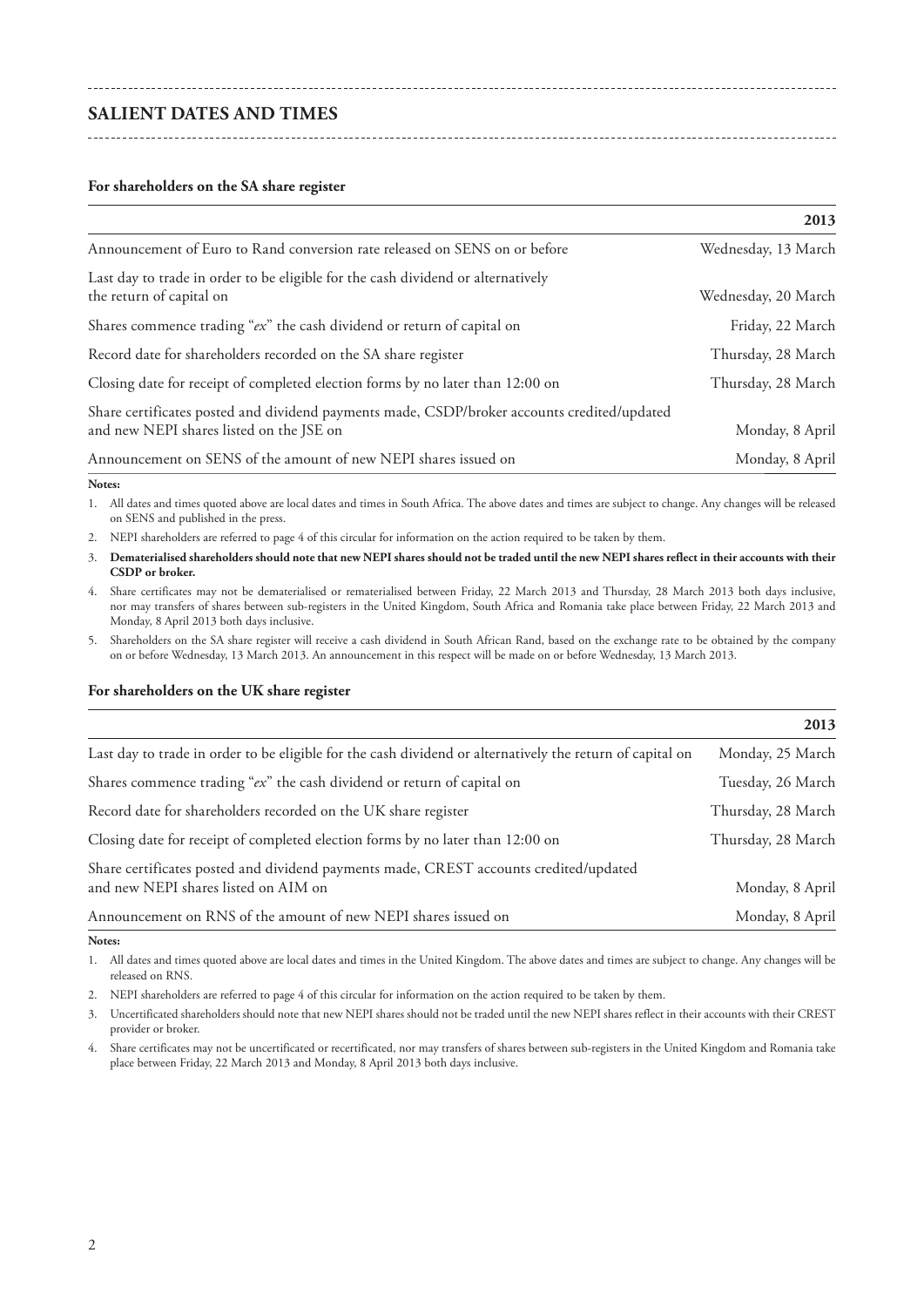## **For shareholders on the BVB**

|                                                                                                                                                                                                                                                                     | 2013               |
|---------------------------------------------------------------------------------------------------------------------------------------------------------------------------------------------------------------------------------------------------------------------|--------------------|
| Last day to trade in order to be eligible for the cash dividend or alternatively the return of capital on                                                                                                                                                           | Monday, 25 March   |
| Shares commence trading "ex" the cash dividend or return of capital on                                                                                                                                                                                              | Tuesday, 26 March  |
| Romanian record date                                                                                                                                                                                                                                                | Thursday, 28 March |
| Last date when the shareholders registered in Romania who/which elect to receive the return of<br>capital should complete the election form and submit it to NEPI, this being the closing date for<br>receipt of completed election forms by no later than 12:00 on | Thursday, 28 March |
| Dividend paid and/or broker share accounts updated and new NEPI shares listed on the BVB on                                                                                                                                                                         | Monday, 8 April    |
| Announcement on the BVB of the amount of new NEPI shares issued on                                                                                                                                                                                                  | Monday, 8 April    |

**Notes:**

1. All dates and times quoted above are local dates and times in Romania. The above dates and times are subject to change. Any changes with be released on the BVB.

2. NEPI shareholders are referred to page 4 of this circular for information on the action required to be taken by them.

3. Uncertificated shareholders should note that new NEPI shares should not be traded until the new NEPI shares reflect in their accounts with their CSDP or broker.

4. Share certificates may not be dematerialised or rematerialised, nor may transfer of shares between the sub-registers in the United Kingdom, South Africa and Romania take place between Friday, 22 March 2013 and Monday, 8 April 2013 both days inclusive.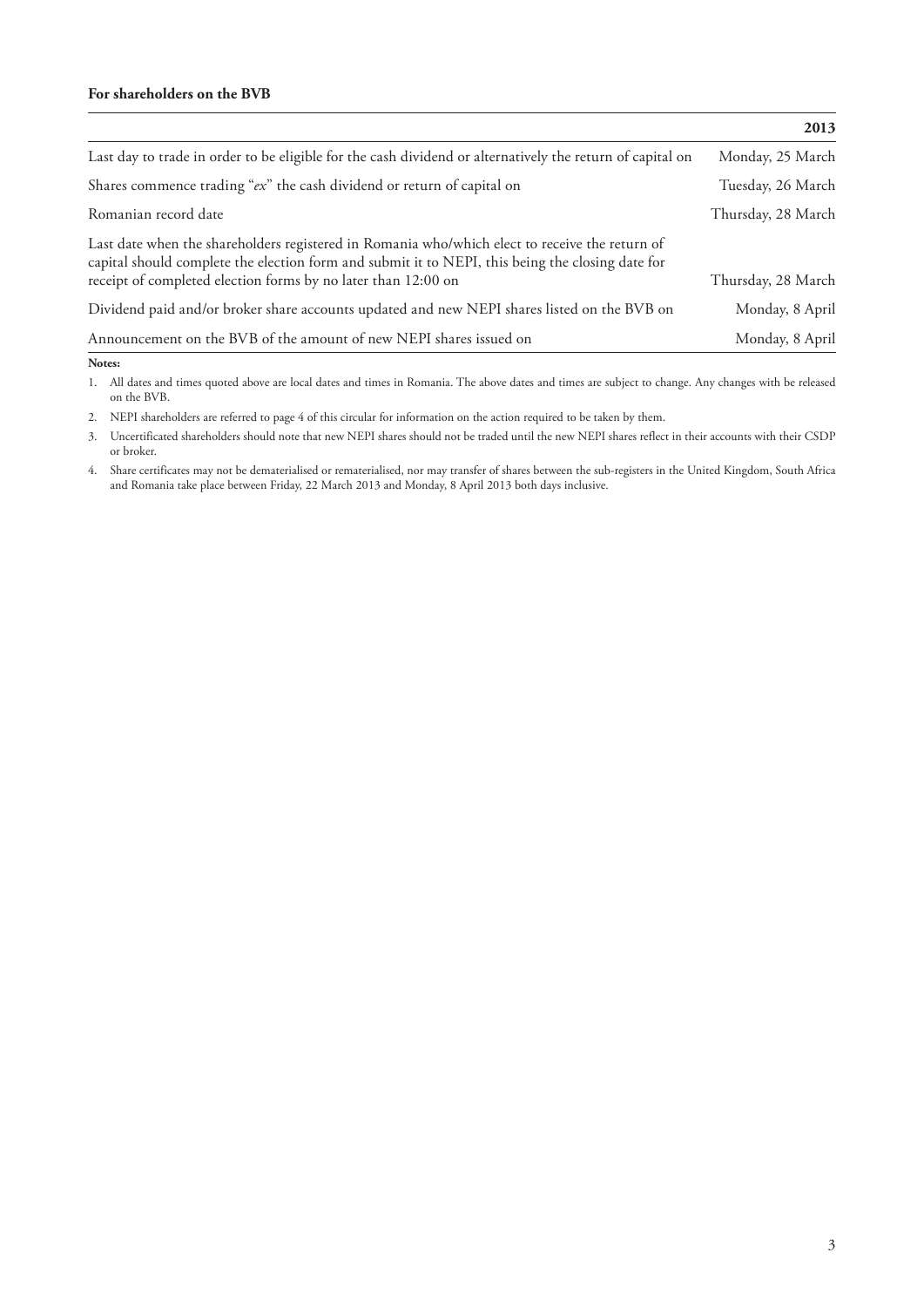# **ACTION REQUIRED BY NEPI SHAREHOLDERS**

The definitions and interpretations commencing on page 6 of this circular apply to this section*.*

The following information pertains to all of the company's shareholders.

On 6 February 2013 it was announced that the board had approved a final distribution of 12.05 euro cents per share in respect of the six months ended 31 December 2012 and that the board intends offering shareholders the election to receive a return of capital or a cash dividend. Accordingly, you are entitled to receive either a cash dividend or a return of capital.

Should you wish to receive the cash dividend or should you take no action, regardless of being a certificated or dematerialised shareholder, you shall on Monday, 8 April 2013 receive the cash dividend. In respect of certificated shareholders, dividend payments will be made by electronic funds transfer and in respect of dematerialised shareholders your CSDP/broker accounts will be credited and updated.

All times indicated below are local times in the country to which they refer.

If you elect to receive the return of capital, please note the following action is required to be taken by you:

## **SHAREHOLDERS RECORDED ON THE SA SHARE REGISTER**

## 1. **CERTIFICATED SHAREHOLDERS**

Certificated shareholders must complete the attached election form in accordance with the instructions contained therein and lodge it with the SA transfer secretaries, Computershare Investor Services (Proprietary) Limited, 70 Marshall Street, Johannesburg, 2001 (PO Box 61763, Marshalltown, 2107), to be received by them by no later than 12:00 on Thursday, 28 March 2013. Election forms received after this date and time will not be accepted.

Where applicable, share certificates, will be dispatched to all certificated shareholders by registered post at the risk of such shareholders, on Monday, 8 April 2013 or in accordance with the instructions given to the SA transfer secretaries.

### 2. **DEMATERIALISED SHAREHOLDERS**

Dematerialised shareholders are required to notify their duly appointed CSDP, broker or custodian if they wish to receive the new NEPI shares pursuant to the return of capital in the manner and the time stipulated in the agreement governing the relationship between such shareholders and their CSDP, broker or custodian, failing which they will receive the cash dividend.

Dematerialised shareholders' CSDP/broker accounts will be credited and updated on Monday, 8 April 2013 with the new NEPI shares.

## **SHAREHOLDERS RECORDED ON THE UK SHARE REGISTER**

## 1. **CERTIFICATED SHAREHOLDERS**

Certificated shareholders must complete the attached election form in accordance with the instructions contained therein and lodge it with the UK receiving agent, Computershare Investor Services PLC, Corporate Actions Projects, Bristol, BS99 6AH to be received by them by no later than 12:00 on Thursday, 28 March 2013. The election forms may be submitted to the UK receiving agent by post, fax or email. Election forms received after this date and time will not be accepted.

Share certificates, will be dispatched to all certificated shareholders by registered post at the risk of such shareholders, on Monday, 8 April 2013 or in accordance with the instructions given to the UK transfer secretaries.

## 2. **UNCERTIFICATED SHAREHOLDERS**

Uncertificated shareholders are required to complete the attached election form if they wish to receive the new NEPI shares pursuant to the return of capital in the manner and the time stipulated in the agreement governing the relationship between such shareholders and their CREST provider, broker or custodian, failing which they will receive the cash dividend.

Sponsored CREST members and beneficial holders within a CREST custodian service are recommended to contact their duly appointed CREST provider, broker or custodian to assist with the completion and submission of their election form. For beneficial holders within a CREST custodian service, only their CREST provider, broker or custodian is able to complete and submit the attached election form.

Uncertificated shareholders' CREST accounts will be credited and updated on Monday, 8 April 2013 with the new NEPI shares.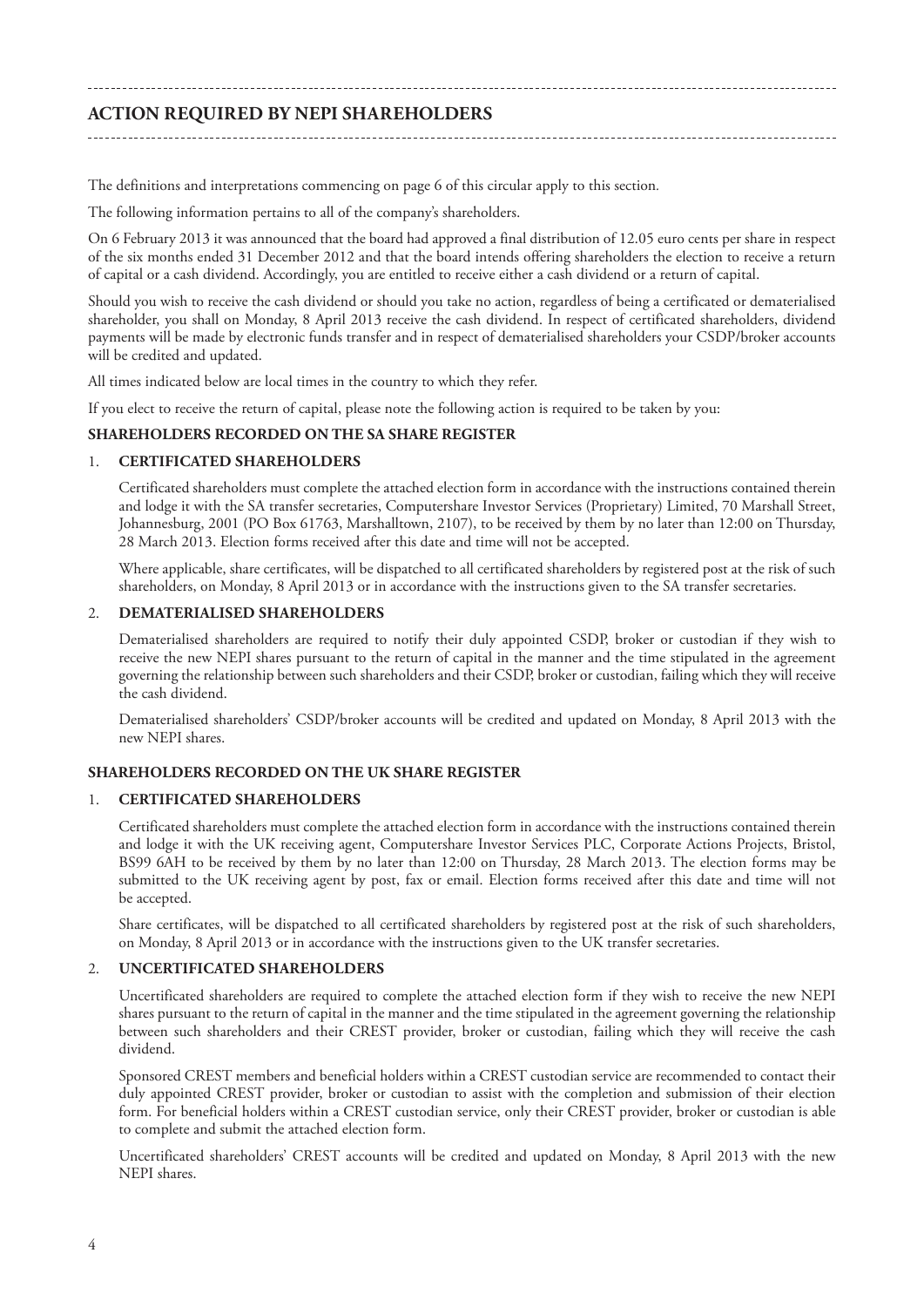## **SHAREHOLDERS REGISTERED IN ROMANIA**

Shareholders registered in Romania who/which are entitled to receive dividends and who/which elect to receive the return of capital should complete the election form taking into consideration the specific provisions applicable as of 12:00 on Thursday, 28 March 2013 and submit the election form to NEPI by no later than 12:00 on Thursday, 28 March 2013. No election forms shall be accepted after 12:00 on Thursday, 28 March 2013.

Shareholders may choose the number of shares they own for which the return of capital is elected. Shareholders who/which do not elect to receive the return of capital will, without any action on their part, be deemed to have chosen to receive the cash dividend.

Instructions for completing the election form and relevant return address are given on the election form.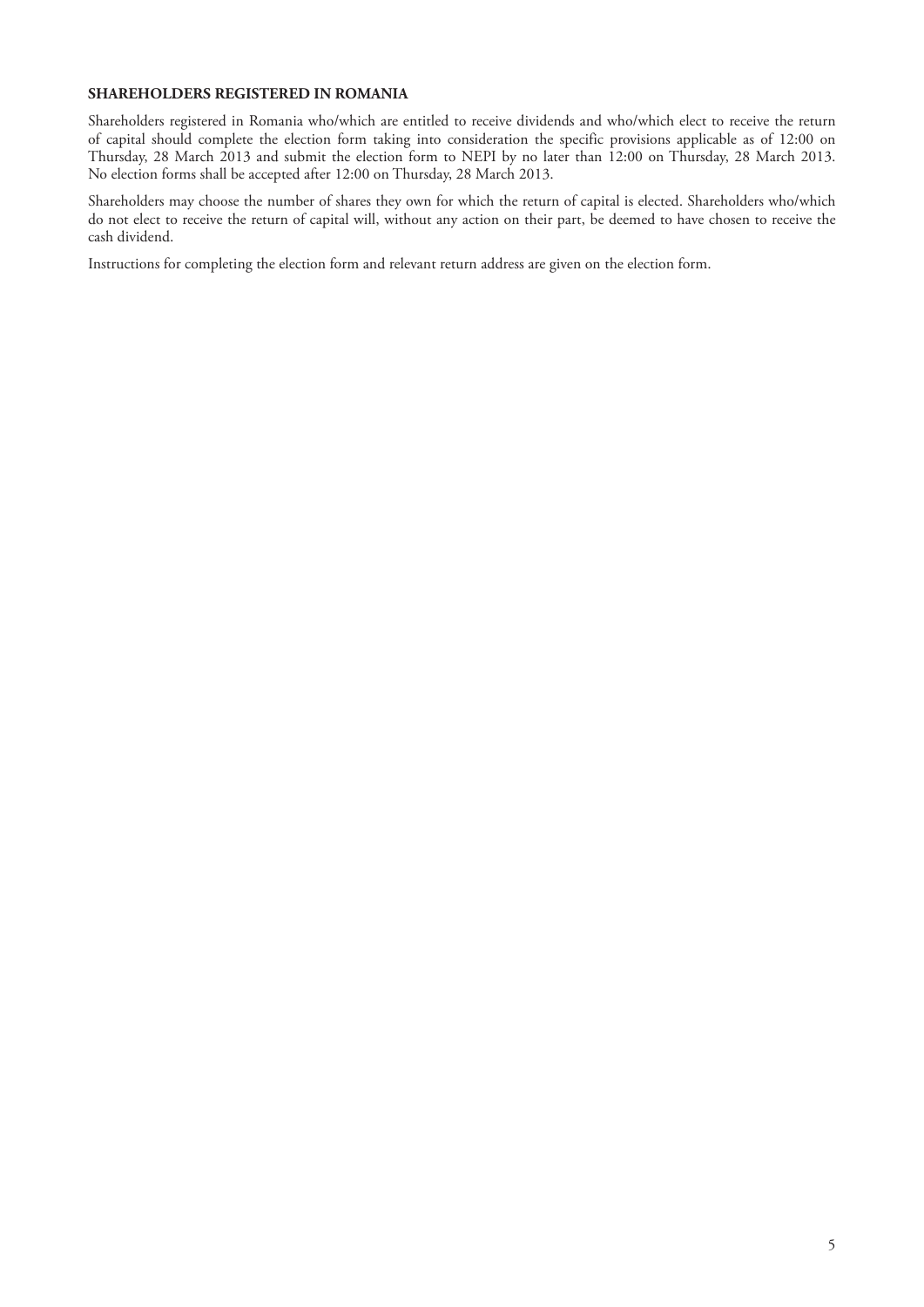## **DEFINITIONS AND INTERPRETATIONS**

In this circular and the election form hereto, unless the context indicates a contrary intention, the words in the first column shall have the meanings assigned to them in the second column; the singular includes the plural and *vice versa*; an expression which denotes one gender includes the other gender; a natural person includes a juristic person and *vice versa* and cognate expressions shall bear corresponding meanings.

| $\lq$ administrator $\lq$             | Sabre Fiduciary Limited (Registration number 124715C), a company<br>incorporated under the laws of the Isle of Man, full details of which are<br>set out in the "Corporate information" section;                                                                                                      |
|---------------------------------------|-------------------------------------------------------------------------------------------------------------------------------------------------------------------------------------------------------------------------------------------------------------------------------------------------------|
| "AIM"                                 | the AIM market of the London Stock Exchange;                                                                                                                                                                                                                                                          |
| "articles of association"             | the articles of association of NEPI;                                                                                                                                                                                                                                                                  |
| "board" or "board of directors"       | the board of directors of NEPI;                                                                                                                                                                                                                                                                       |
| $\lq \mathbf{BVB} \rq$                | <b>Bucharest Stock Exchange;</b>                                                                                                                                                                                                                                                                      |
| "cash dividend"                       | the cash dividend of 12.05 Euro cents per share payable to shareholders out<br>of the company's distributable profits in accordance with their shareholding<br>in the company as at the record date, unless receipt of the return of capital has<br>been elected:                                     |
| "certificated shares"                 | a share or other security which is not in uncertificated form (that is not<br>in CREST or Strate);                                                                                                                                                                                                    |
| "certificated shareholder"            | NEPI shareholders holding certificated shares in the company;                                                                                                                                                                                                                                         |
| "circular" or "this circular"         | this circular dated 1 March 2013 including the election form attached hereto;                                                                                                                                                                                                                         |
| "common monetary area"                | South Africa, the Republic of Namibia and the Kingdoms of Lesotho and<br>Swaziland:                                                                                                                                                                                                                   |
| "CREST"                               | the relevant system (as defined in the CREST Regulations) for the paperless<br>settlement of share transfers and the holdings of shares in uncertified form in<br>respect of which Euroclear is the operator, in accordance with which securities<br>may be held and transferred in uncertified form; |
| "CREST provider, broker or custodian" | a person or company that enables shareholders to hold and transfer their<br>securities in uncertificated form or to hold and transfer their securities<br>in uncertificated form on their behalf;                                                                                                     |
| "CREST Regulations"                   | the Uncertificated Securities Regulations 2001 (SI 2001 No. 01/3755),<br>as amended, of the UK;                                                                                                                                                                                                       |
| "CSDP"                                | a central securities depository participant appointed by a shareholder for<br>purposes of, and in regard to dematerialisation and to hold and administer<br>securities or an interest in securities on behalf of a shareholder;                                                                       |
| "dematerialisation"                   | the process whereby certificated shares are converted to an electronic form<br>as uncertificated shares and recorded in the sub-register of shareholders<br>maintained by a CSDP or custodian;                                                                                                        |
| "dematerialised shares"               | NEPI shares which have been incorporated into the Strate system,<br>title to which is no longer represented by physical documents of title;                                                                                                                                                           |
| "dematerialised shareholders"         | NEPI shareholders who hold shares in dematerialised (uncertificated)<br>form through Strate;                                                                                                                                                                                                          |
| "documents of title"                  | share certificates and/or certified transfer deeds and/or balance receipts<br>or any other documents of title in respect of NEPI shares;                                                                                                                                                              |
| "election form"                       | the election form attached to this circular to be completed by certificated<br>shareholders on the SA share register and all shareholders on the UK share<br>register and all shareholders registered in Romania;                                                                                     |
| "EUR", "Euro" or "€"                  | the lawful common currency from time to time of participating member<br>states of the European Union;                                                                                                                                                                                                 |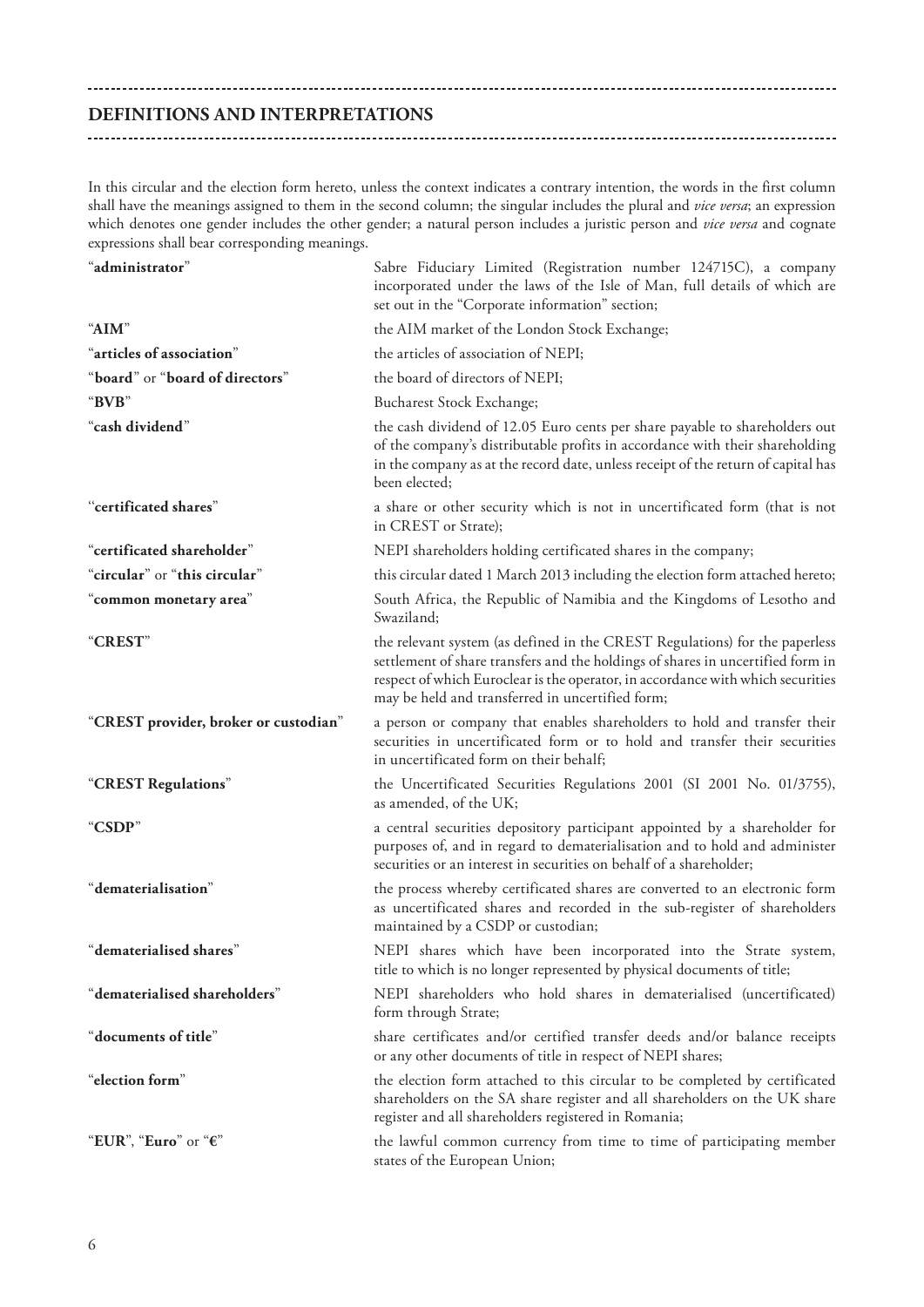| "Euroclear"                            | Euroclear UK & Ireland Limited, a company incorporated under the laws<br>of England and Wales and the operator of CREST;                                                                                                                                                          |
|----------------------------------------|-----------------------------------------------------------------------------------------------------------------------------------------------------------------------------------------------------------------------------------------------------------------------------------|
| "Exchange Control"                     | the Financial Surveillance Department of the South African Reserve Bank;                                                                                                                                                                                                          |
| "Exchange Control Regulations"         | the Exchange Control Regulations of South Africa issued under the Currency<br>and Exchanges Act, 1933 (Act 9 of 1933), as amended;                                                                                                                                                |
| "JSE"                                  | JSE Limited (Registration number 2005/022939/06), a public company<br>incorporated in accordance with the laws of South Africa and licensed<br>as an exchange under the Securities Services Act, 2004 (Act 36 of 2004),<br>as amended;                                            |
| "JSE Listings Requirements"            | the Listings Requirements as published by the JSE, as amended from time<br>to time;                                                                                                                                                                                               |
| "JSE sponsor"                          | Java Capital Trustees and Sponsor (Proprietary) Limited, (Registration<br>number 2006/005780/07), a private company duly incorporated<br>in accordance with the laws of South Africa, full details of which are set out<br>in the "Corporate information" section;                |
| "last practical date"                  | the last practical date prior to the finalisation of this circular, being<br>Wednesday, 20 February 2013;                                                                                                                                                                         |
| "LSE"                                  | the London Stock Exchange plc;                                                                                                                                                                                                                                                    |
| "NEPI" or "the company"                | New Europe Property Investments PLC, incorporated and registered in the<br>Isle of Man (Registered number 001211V) and registered as an external<br>company with limited liability under the laws of South Africa (Registration<br>number 2009/000025/10);                        |
| "NEPI group" or "group"                | collectively, NEPI, its subsidiaries, associates and joint ventures;                                                                                                                                                                                                              |
| "new NEPI shares"                      | new fully-paid ordinary NEPI shares to be issued at $64.34$ per share<br>as a capitalisation of part of the company's share premium account pursuant<br>to the return of capital;                                                                                                 |
| "NSC"                                  | means the Romanian National Securities Commission (in Romanian<br>"Comisia Nationala a Valorilor Mobiliare"), the regulatory authority which<br>exercises the supervision over the capital market, regulated markets and<br>operations with securities;                           |
| "own-name dematerialised shareholders" | dematerialised shareholders who have instructed their CSDP or custodian to<br>hold their dematerialised shares in their own name on the sub-register<br>(the list of shareholders maintained by the CSDP or custodian and forming<br>part of NEPI's register);                    |
| "Rand"                                 | South African Rand, the lawful currency of South Africa;                                                                                                                                                                                                                          |
| "record date"                          | the SA record date, the Romanian record date and/or the UK record date<br>as the context may indicate;                                                                                                                                                                            |
| "return of capital"                    | the issue to NEPI shareholders, who have elected to receive the return of<br>capital, of new NEPI shares in proportion to NEPI shareholders' shareholding<br>in NEPI as at the record date, by way of a capitalisation of part of the<br>company's share premium account;         |
| "return of capital ratio"              | 2.774 new NEPI shares for every 100 NEPI shares held on the SA record<br>date, the UK record date or the Romanian record date, as the case may be,<br>at an issue price of $€4.34$ per share;                                                                                     |
| "RNS"                                  | Regulatory News Service of the LSE;                                                                                                                                                                                                                                               |
| "Romania"                              | the country of Romania;                                                                                                                                                                                                                                                           |
| "Romanian Central Depository"          | Depozitarul Central S.A., a joint stock company duly incorporated in<br>accordance with the laws of Romania, authorised by NSC and the National<br>Bank of Romania, as central securities depositary and which is responsible<br>for the electronic settlement system on the BVB; |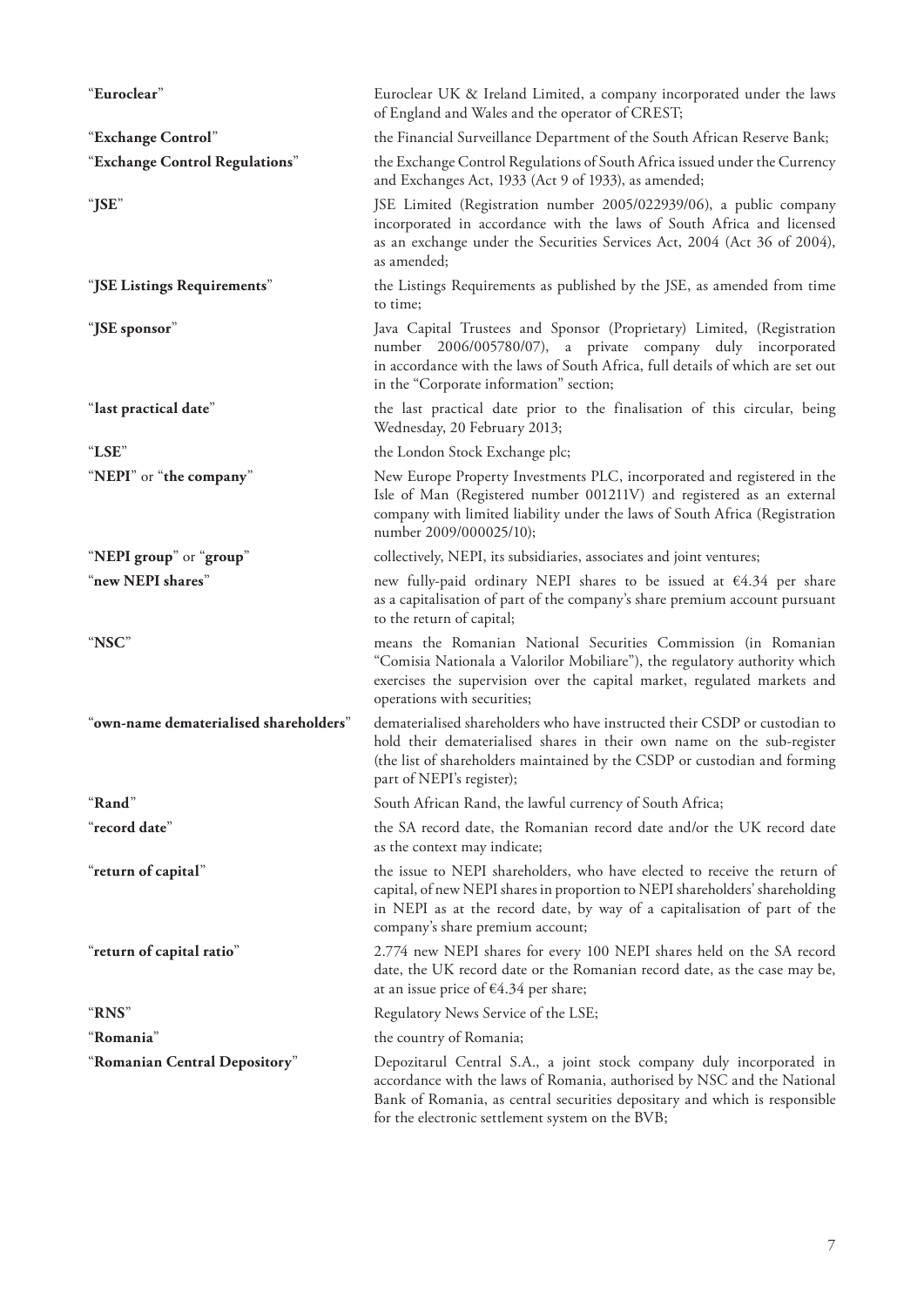| "Romanian custodian"                                 | a Romanian Central Depository participant appointed by a shareholder for<br>the purpose of holding and administrating securities on behalf of the<br>shareholder, which in turn hold the NEPI shares via global accounts<br>at the Romanian Central Depository; |
|------------------------------------------------------|-----------------------------------------------------------------------------------------------------------------------------------------------------------------------------------------------------------------------------------------------------------------|
| "Romanian record date"                               | the date on which a NEPI shareholder registered in Romania must be<br>recorded in the register in order to participate in the cash dividend or the<br>return of capital being the close of business on Thursday, 28 March 2013;                                 |
| "SA record date"                                     | the date on which a NEPI shareholder on the SA share register must be<br>recorded in the register in order to participate in the cash dividend or the<br>return of capital being the close of business on Thursday, 28 March 2013;                              |
| "SA share register"                                  | the share register maintained on behalf of the company in South Africa<br>by the SA transfer secretaries;                                                                                                                                                       |
| "SA transfer secretaries"                            | Computershare Investor Services (Proprietary) Limited (Registration<br>number 2004/003647/07), a private company duly incorporated in terms<br>of the laws of South Africa, full details of which are set out in the "Corporate<br>information" section;        |
| "SENS"                                               | Stock Exchange News Service of the JSE;                                                                                                                                                                                                                         |
| "shareholder", "NEPI shareholder" or<br>"member"     | a registered holder of NEPI shares registered on the NEPI share register;                                                                                                                                                                                       |
| "shareholders registered in Romania"                 | the shareholders of NEPI who hold their shares via broker or custodian<br>accounts in Romania, which brokers and custodians in turn, hold the NEPI<br>shares via global accounts at the Romanian Central Depository;                                            |
| "shares" or "NEPI shares"                            | ordinary shares in the share capital of NEPI with a par value of $\epsilon$ 0.01 each;                                                                                                                                                                          |
| "South Africa"                                       | the Republic of South Africa;                                                                                                                                                                                                                                   |
| "Strate"                                             | Strate Limited (Registration number 1998/022242/06), a registered central<br>securities depository in terms of the Securities Services Act of South Africa,<br>2004 (Act 36 of 2004), as amended;                                                               |
| "transfer secretaries"                               | collectively, the SA transfer secretaries and the UK transfer secretaries;                                                                                                                                                                                      |
| "UK" or "United Kingdom"                             | United Kingdom of Great Britain and Northern Ireland;                                                                                                                                                                                                           |
| "UK receiving agent"                                 | Computershare Investor Services PLC;                                                                                                                                                                                                                            |
| "UK record date"                                     | the date on which a NEPI shareholder on the UK share register must be<br>recorded in the register in order to participate in the cash dividend or the<br>return of capital being the close of business on Thursday, 28 March 2013;                              |
| "UK share register"                                  | the share register maintained on behalf of the company in Jersey;                                                                                                                                                                                               |
| "UK transfer secretaries"                            | Computershare Investor Services (Jersey) Limited (Registration number<br>75005), a company duly incorporated in terms of the laws of Jersey;                                                                                                                    |
| "uncertificated form" or<br>"in uncertificated form" | recorded on the register of members as being held in uncertificated form<br>in CREST and title to which, by virtue of the CREST Regulations may<br>be transferred by means of CREST; and                                                                        |
| "uncertificated shareholders"                        | NEPI shareholders who hold shares in dematerialised (uncertificated)<br>form through CREST.                                                                                                                                                                     |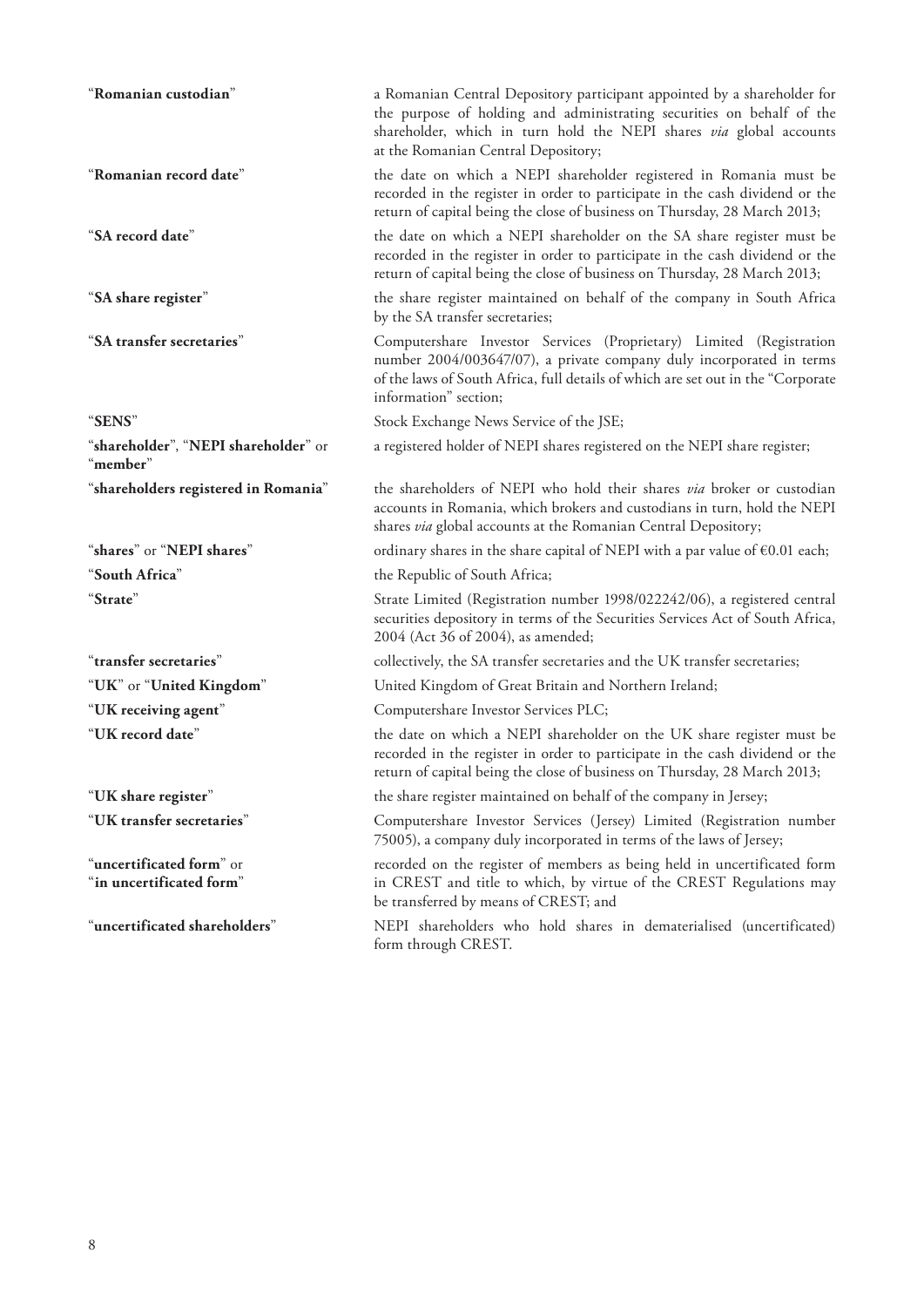

# **New Europe Property Investments plc**

(Incorporated and registered in the Isle of Man with registered number 001211 $\overline{V}$ ) (Registered as an external company with limited liability under the laws of South Africa, registration number 2009/000025/10)<br>AIM share code: NEPI JSE share code: NEP BVB share code: NEP ISIN: IM00B23XCH02 BVB share code: NEP

("**NEPI**" or "**the company**")

## **CIRCULAR TO NEPI SHAREHOLDERS**

## 1. **INTRODUCTION**

On 6 February 2013 it was announced that the board had approved in terms of the board decision of 6 February 2013, a final distribution of 12.05 euro cents per share in respect of the six months ended 31 December 2012 and that the board intends offering to shareholders the election to receive a return of capital by way of an issue of new NEPI shares (of the same class as existing shares) credited as fully paid up or a cash dividend. Accordingly, a cash dividend will be paid to shareholders unless shareholders elect to receive a return of capital by way of an issue of new NEPI shares credited as fully paid up. Shareholders of NEPI on the record date who elect to receive the return of capital in the return of capital ratio instead of the cash dividend, must ensure that their election forms are received by the transfer secretaries on or before 12:00 (in their relevant jurisdictions) on Thursday, 28 March 2013.

## 2. **CASH DIVIDEND**

## **Shareholders on the SA share register**

- 2.1 South African resident and non-resident shareholders who hold NEPI shares on the UK share register or the BVB and who elect to receive the cash dividend will receive the cash dividend in Euro. South African resident shareholders who hold shares on the SA share register will receive the cash dividend in Rand. Non-resident shareholders who hold shares on the SA share register have the option to receive the cash dividend in Rand for the credit of their non-resident Rand account or, the option to receive the said dividend in foreign currency, on the basis that the foreign currency is transferred to South Africa and converted to Rand at the prevailing spot rate on date of settlement, where after the Rand amount will then be transferred to the non-resident's, non-resident Rand account. Thereafter the non-resident may utilise the Rands in South Africa or transfer the funds to a nominated bank account abroad in the foreign currency of their choice.
- 2.2 Shareholders not electing to receive the return of capital will, without any action on their part, be deemed to have elected to receive the cash dividend.
- 2.3 The cash dividend will be paid out of the company's distributable profits.

### **Shareholders on the UK share register**

- 2.4 Shareholders not electing to receive the return of capital will, without any action on their part, be deemed to have elected to receive the cash dividend.
- 2.5 The cash dividend will be paid out of the company's distributable profits.

### **Shareholders registered in Romania**

- 2.6 Shareholders not electing to receive the return of capital will, without any action on their part, be deemed to have elected to receive the cash dividend.
- 2.7 The cash dividend will be paid out of the company's distributable profits.

### **Other information**

### 2.8 **Value of dividends**

If no shareholders were to elect to receive the return of capital the value of the dividends will amount to €17 395 639.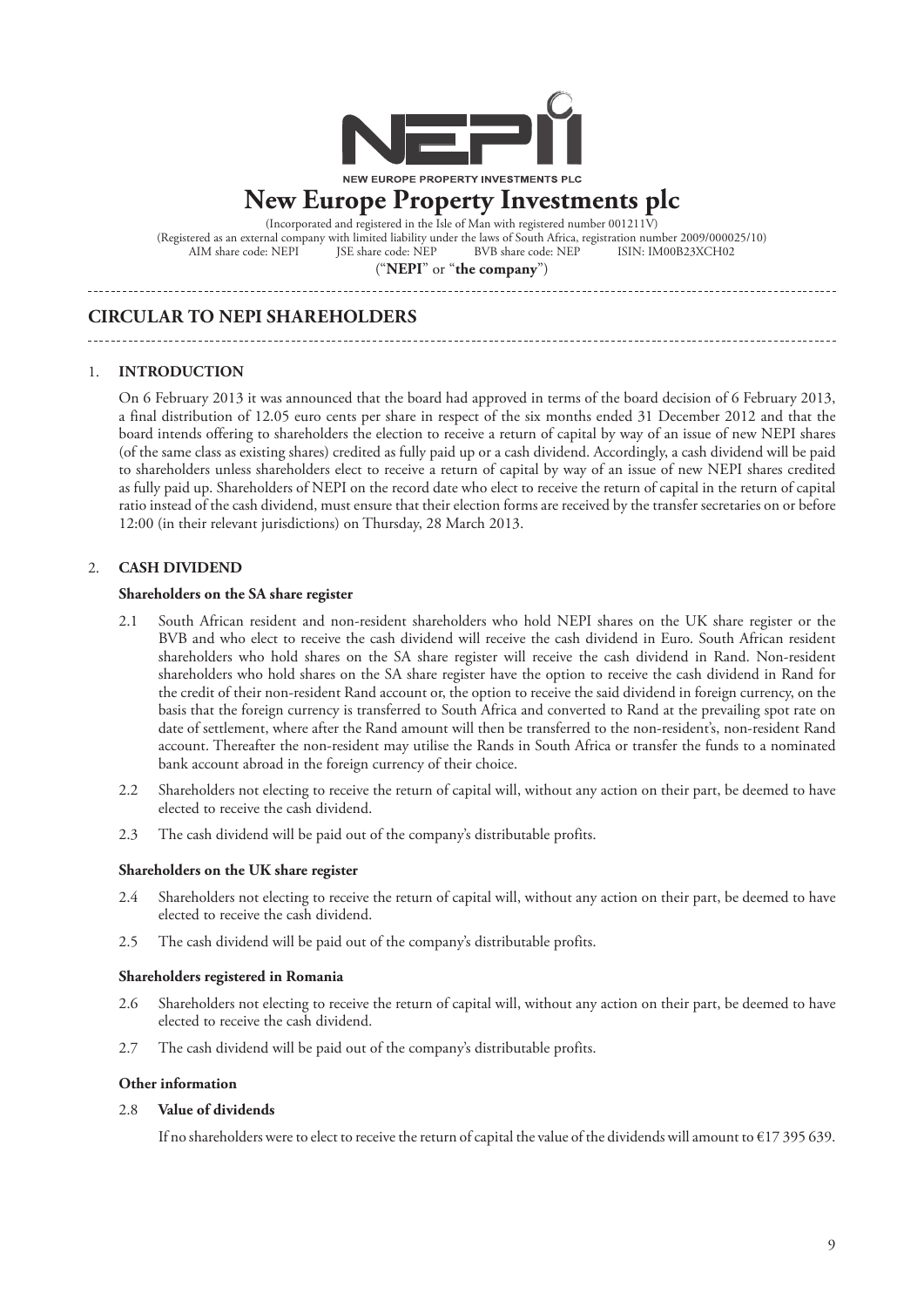## 2.9 **Maximum number of NEPI shares and share capital in case all shareholders elect the return of capital**

Should all shareholders elect to receive the return of capital the maximum total number of new NEPI shares to be issued by NEPI will be 4 004 606 at  $\epsilon$ 4.34 per share.

## 3. **THE RETURN OF CAPITAL**

## 3.1 **Terms of the return of capital**

The return of capital will take place in accordance with article 13 of the company's articles of association.

Should a shareholder elect to receive the return of capital, such shareholder will become entitled to a number of new NEPI shares, which will be determined by such shareholder's shareholding in NEPI as at the record date in terms of the return of capital ratio. The new NEPI shares to be issued pursuant to the return of capital are funded by way of a reduction of part of the company's share premium account (which is a reduction of capital). If no shareholders were to elect to receive the cash dividend, such reduction would amount to  $\epsilon$ 17 395 639, based on the return of capital ratio.

The election may be made by shareholders in respect of the whole of their shareholdings as of the record date only. Nominee shareholders are permitted to make elections on part of their shareholding.

### 3.2 **Fractions**

The allocation of new NEPI shares will be such that shareholders who elect to receive the return of capital will not be allocated a fraction of a new NEPI share and as such any entitlement to receive a fraction of a new NEPI share which:

- 3.2.1 is less than one-half of a new NEPI share, will be rounded down to the nearest whole number; and
- 3.2.2 is equal to or greater than one-half of a new NEPI share but less than a whole new NEPI share, will be rounded up to the nearest whole number.

## 4. **RATIONALE FOR THE RETURN OF CAPITAL**

The rationale for the return of capital is to afford shareholders the opportunity to increase their shareholding in NEPI and to retain flexibility with regard to the company's cash resources.

## 5. **SHARE CAPITAL**

The share capital of the company as at the last practical date is as follows:

|                                                     | <b>EUR</b>  |
|-----------------------------------------------------|-------------|
| Share capital                                       |             |
| Authorised                                          |             |
| 300 000 000 ordinary shares of $\epsilon$ 0.01 each | 3 000 000   |
| Issued share capital                                |             |
| 144 362 152 ordinary shares of €0.01 each           | 1 443 622   |
| Share premium                                       | 380 225 504 |
| <b>Total</b>                                        | 381 669 126 |

Should all eligible NEPI shareholders elect to receive the return of capital, the share capital of NEPI after issue of the new NEPI shares will be as follows:

|                                                     | <b>EUR</b>  |
|-----------------------------------------------------|-------------|
| Share capital                                       |             |
| Authorised                                          |             |
| 300 000 000 ordinary shares of $\epsilon$ 0.01 each | 3 000 000   |
| Issued share capital                                |             |
| 148 366 758 ordinary shares of $\epsilon$ 0.01 each | 1 483 668   |
| Share premium                                       | 397 565 448 |
| <b>Total</b>                                        | 399 049 116 |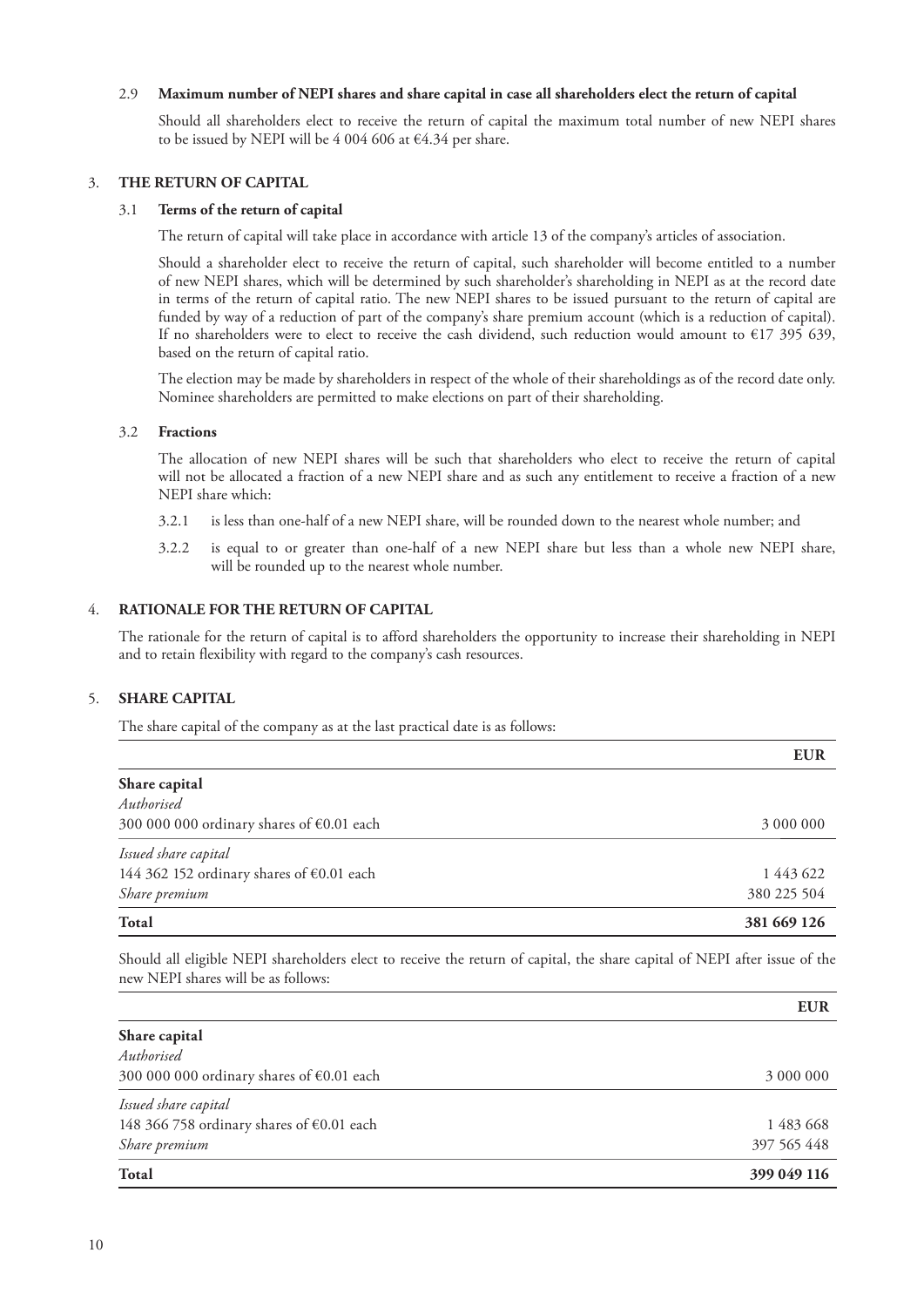## 6. **TAX IMPLICATIONS**

## 6.1 **SA resident shareholders**

- 6.1.1 The receipt of the cash dividend or electing to receive the return of capital may have tax implications for shareholders.
- 6.1.2 For those South African resident shareholders receiving the cash dividend, such amount will be regarded as a foreign dividend and may be subject to South African dividends tax at a rate of 15%, unless an exemption as set out in the South African tax legislation applies.
- 6.1.3 The receipt of new NEPI shares by South African resident shareholders should not be classified as a dividend or a foreign dividend for South African tax purposes and accordingly South African dividends tax should not be levied on the new NEPI shares. However, the legislation in this regard is complex and its implementation is uncertain. Accordingly, shareholders should seek independent professional tax advice.
- 6.1.4 NEPI shareholders are advised to consult their professional advisors regarding the tax consequences of the cash dividend and the return of capital or should they be in any doubt as to the appropriate action to take.
- 6.1.5 In terms of the JSE Listings Requirements regarding the dividends tax, the following additional information is disclosed:
	- 6.1.5.1 As the company is not a South African registered company, it does not have any STC credits.
	- 6.1.5.2 There is no withholding tax payable in the Isle of Man.

## 6.2 **Shareholders residing outside South Africa**

The receipt of the cash dividend or electing to receive the return of capital may have tax implications for shareholders who are resident in the United Kingdom, Romania or other countries and such shareholders are advised to obtain appropriate advice from their professional advisors in this regard.

## 7. **LISTING OF NEW NEPI SHARES**

Application will be made to the JSE, AIM and the BVB to list the new NEPI shares issued in terms of the return of capital, with effect from the commencement of trade on Monday, 8 April 2013.

## 8. **SOUTH AFRICAN LAW, ROMANIAN LAW, UK LAW AND ISLE OF MAN LAW**

All transactions arising from the provisions of this circular and the election form shall be governed by and be subject to the laws of South Africa, Romania, the United Kingdom and the Isle of Man and in the event of any conflict, such conflict will be resolved in accordance with recognised and established principles of conflict of laws.

## 9. **EXCHANGE CONTROL REGULATIONS (FOR SHAREHOLDERS ON THE SA SHARE REGISTER)**

The following is intended only as a guide and is therefore not a comprehensive statement of the Exchange Control Regulations applicable to shareholders on the SA share register.

NEPI shareholders who are in any doubt as to the appropriate course of action to take should consult their professional advisors.

Any new NEPI shares issued in terms of the return of capital are not freely transferable from South Africa and must be dealt within the terms of the Exchange Control Regulations.

Shareholders who hold shares on the SA share register can only receive shares on that register.

South African resident and non-resident shareholders who hold NEPI shares on AIM and the BVB and who elect to receive the cash dividend have the option to receive the cash dividend in Euro. South African resident shareholders who hold shares on the SA share register will receive the cash dividend in Rand. Non-resident shareholders who hold shares on the SA share register have the option to receive the cash dividend in Rand for the credit of their non-resident Rand account or, the option to receive the said dividend in foreign currency, on the basis that the foreign currency is transferred to South Africa and converted to Rand at the prevailing spot rate on date of settlement, where after the Rand amount will then be transferred to the non-resident's, non-resident Rand account. Thereafter the non-resident may utilise the Rands in South Africa or transfer the funds to a nominated bank account abroad in the foreign currency of their choice.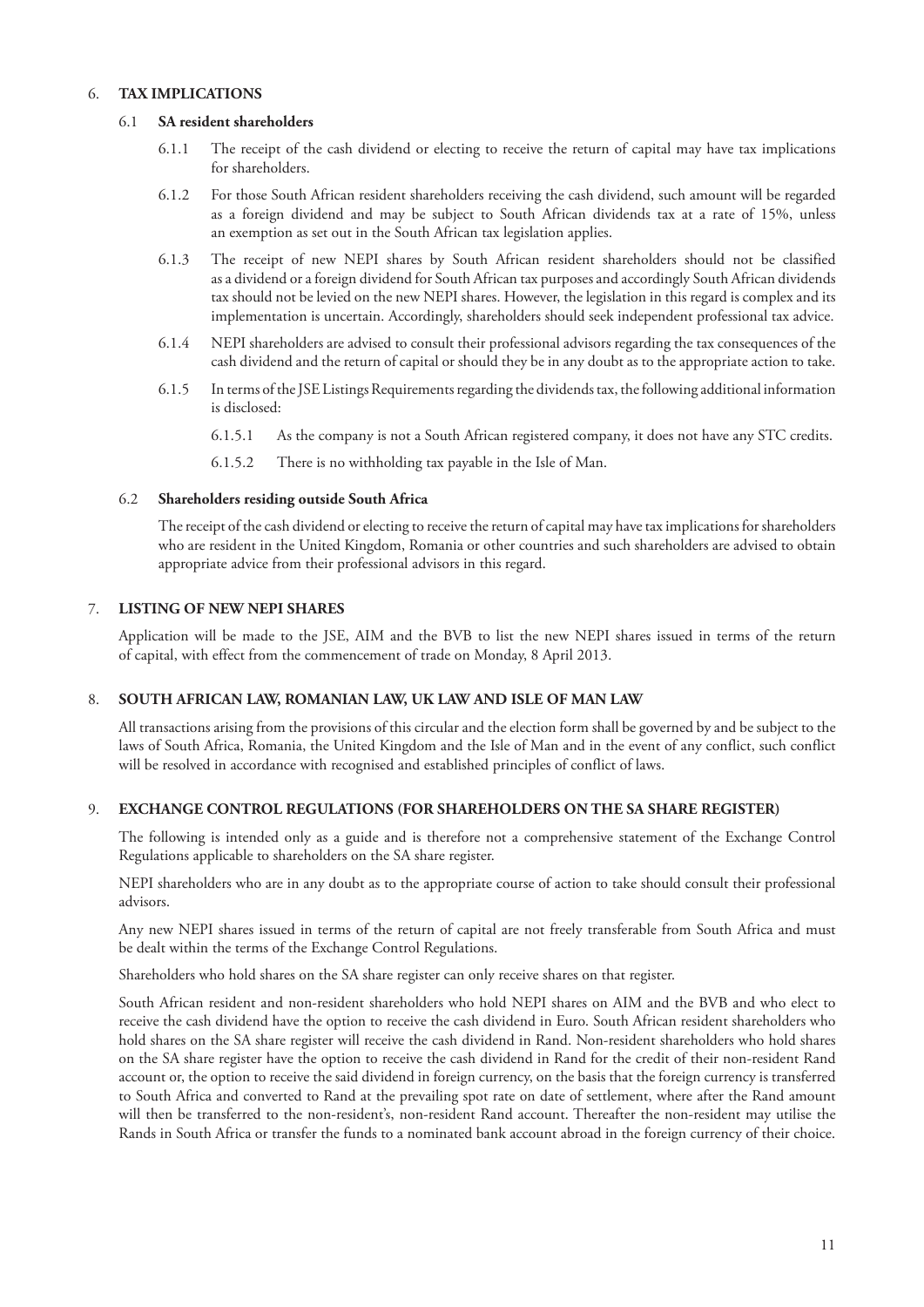## 9.1 **Shareholders who elect to receive:**

### 9.1.1 *The cash dividend*

### *Non-residents and emigrants*

As the cash dividend will be paid out of the company's distributable profits, such dividends are freely transferable from South Africa.

The election of the cash dividend by emigrants must be made through an authorised dealer in foreign exchange controlling the shareholder's emigrant blocked assets.

## 9.1.2 *New NEPI shares*

- 9.1.2.1 *In the case of certificated shareholders:*
	- 9.1.2.1.1 Non-residents

Share certificates will be issued with a "non-resident" endorsement and will be sent to the registered address of the shareholder concerned or in accordance with the instructions given to the transfer secretaries.

9.1.2.1.2 Emigrants

Any new share certificates based on emigrants' shares controlled in terms of the Exchange Control Regulations, will be forwarded to the Authorised Dealer in foreign exchange controlling their blocked assets. The election by emigrants for the above purpose must be made through the Authorised Dealer in foreign exchange controlling their blocked assets. Such share certificates will be endorsed "Non-Resident".

9.1.2.2 *In the case of dematerialised shareholders:*

All aspects relating to the Exchange Control Regulations will be managed by their CSDP or broker, as follows:

9.1.2.2.1 Non-residents

Ordinary shares issued will be credited to their CSDP or broker accounts and a "non-resident" annotation will appear in the CSDP or broker register.

Dividend payments will be credited directly to the bank accounts nominated for them by their CSDP or broker.

9.1.2.2.2 Emigrants

New NEPI shares issued, based on ordinary shares controlled in terms of the Exchange Control Regulations, will be credited to the emigrant blocked share accounts at the CSDP or broker controlling their blocked assets and a "non-resident" annotation will appear in the CSDP or broker register.

### 10. **CONSENTS**

Each of the corporate advisor, legal advisor as to South African law and JSE sponsor, the nominated adviser and broker in the UK, the Romanian advisor, the company secretary, the legal advisor as to the Isle of Man law, the legal advisor as to Romanian law, the Isle of Man administrator and registrar, the SA transfer secretaries, the UK transfer secretaries and the UK receiving agent, whose names are set out in the "Corporate information" section, have consented in writing to act in the capacities stated and to their names appearing in this circular and have not withdrawn their consent prior to the publication of this circular.

Signed by Victor Semionov on his own behalf and on behalf of all the other directors of the company on 20 February 2013, he being duly authorised in terms of powers of attorney granted to him by such directors.

**Victor Semionov**

20 February 2013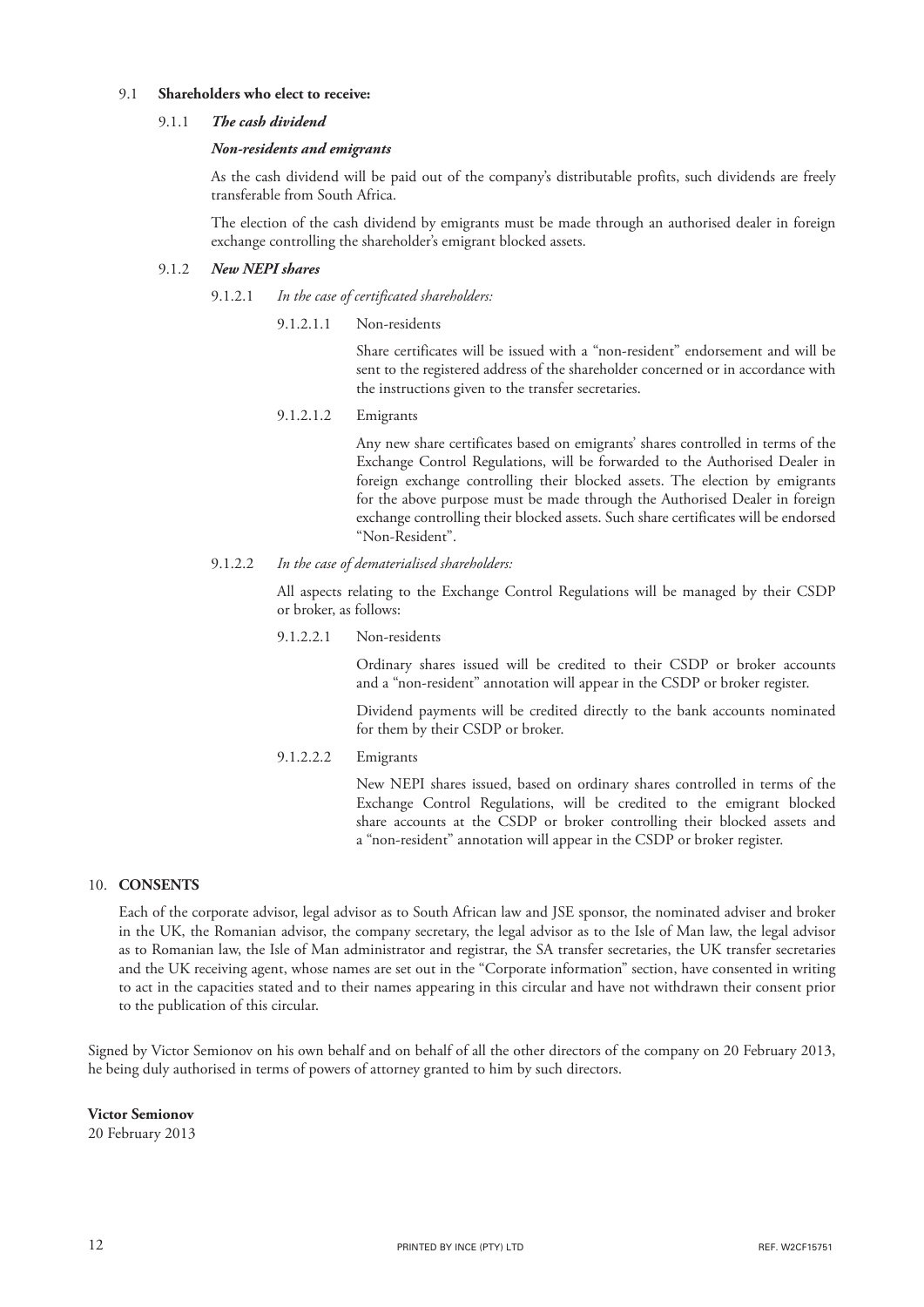# **NEW EUROPE PROPERTY INVESTMENTS PLC – ELECTION FORM**

## **A CASH DIVIDEND OR A RETURN OF CAPITAL THROUGH THE ISSUE OF NEW NEPI SHARES**

Only for use by certificated shareholders on the SA share register, all shareholders on the UK share register and all shareholders registered in Romania who elect to receive the return of capital by way of the issue of new NEPI shares in proportion to such shareholder's shareholding in NEPI ("**return of capital**") in the return of capital ratio being 2.774 new NEPI shares at an issue price of €4.34 per share for every 100 NEPI shares held on the record date ("**return of capital ratio**") in respect of their entire shareholding held or deemed to be held at the close of business on the record date. Shareholders who fail to make an election if entitled to do so, will, by default, be paid the cash dividend.

Dematerialised shareholders on the SA share register who wish to receive the return of capital must instruct their CSDP, broker or custodian in terms of the custody agreement entered into between them and such entity and must not complete this form. Please refer to the "Action required by NEPI shareholders" section of the circular.

The election forms may be submitted to the transfer secretaries by post, fax or email.

Shareholders, who wish to receive the cash dividend must not complete this election form and no further action is required by them.

### **NO LATE ELECTION FORMS WILL BE ACCEPTED.**

### **The transfer secretaries:**

| <b>SA</b> transfer secretaries                                                                                                                           | UK receiving agent                                                                                            | Romania                                                                                                                          |
|----------------------------------------------------------------------------------------------------------------------------------------------------------|---------------------------------------------------------------------------------------------------------------|----------------------------------------------------------------------------------------------------------------------------------|
| Computershare Investor Services<br>(Proprietary) Limited<br>Ground Floor, 70 Marshall Street<br>Johannesburg, 2001<br>(PO Box 61763, Marshalltown, 2107) | Computershare Investor Services PLC<br><b>Corporate Actions Projects</b><br><b>Bristol</b><br><b>BS99 6AH</b> | NEPI Investment Management SA<br>71 - 73 Nicolae G. Caramfil Street<br>4th Floor, Office No. 1<br>District 1, Bucharest, Romania |
| <b>Attention: Corporate Actions Department</b>                                                                                                           |                                                                                                               | <b>Attention: Financial Department</b>                                                                                           |
| Tel: +27 11 370 5000<br>(available between 08:00 and 16:30 SA time) Tel: +44 (0) 870 707 4040                                                            |                                                                                                               | Tel: +4 021 232 13 98                                                                                                            |
| Fax: $+27$ 11 688 5210                                                                                                                                   | Fax: $+44$ (0) 870 703 6112                                                                                   | Fax: +4 021 232 13 99                                                                                                            |
| Email:<br>corporate.events@computershare.co.za                                                                                                           | Email:<br>nepi.distribution@computershare.co.uk                                                               | Email:<br>office@nepinvest.com                                                                                                   |

### I/We (name in BLOCK LETTERS)

regarding the election of the return of capital:

- hereby irrevocably elect to accept the return of capital in respect of the number of ordinary shares reflected in Block (2) overleaf and on the terms and conditions contained in this election form and in the circular;
- acknowledge that this election form is applicable only in respect of ordinary shares in the company of which I/we was/were the registered holder(s) at the close business on the record date (Thursday, 28 March 2013); and
- acknowledge that I/we am/are only entitled to an issue of new, fully-paid ordinary shares determined using the return of capital ratio held at the record date, being Thursday, 28 March 2013.

| Signed at                                                 | on        | 2013 |  |  |
|-----------------------------------------------------------|-----------|------|--|--|
| Assisted by (where applicable)                            |           |      |  |  |
| Signature                                                 | Signature |      |  |  |
| Telephone numbers including international and area codes: |           |      |  |  |
| Home:                                                     | Work:     |      |  |  |
| Cellular phone/mobile number:                             |           |      |  |  |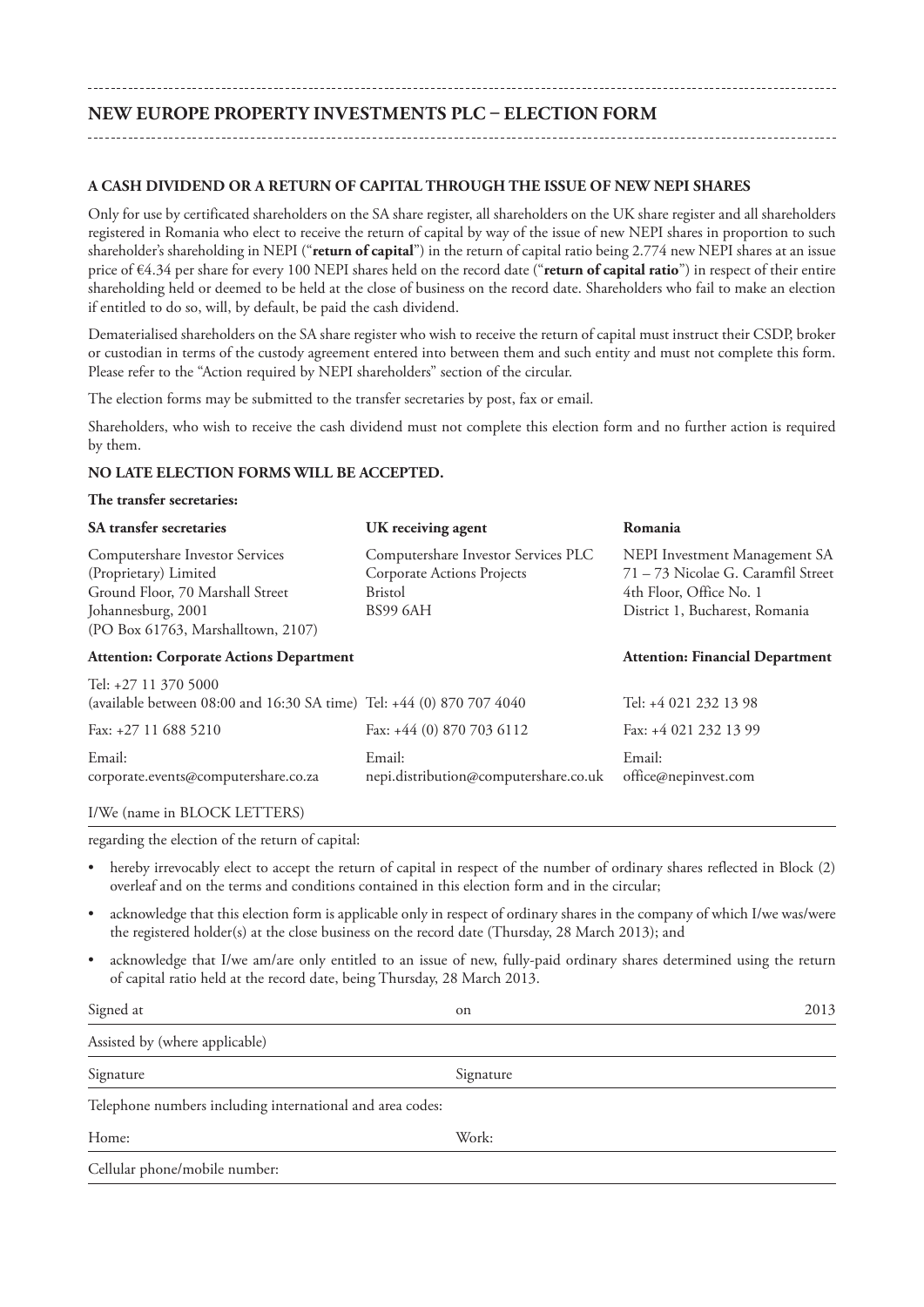## **Notes:**

- 1. Shareholders should refer to the "Action required by NEPI shareholders" section of the circular. Terms in this election form bear the same meaning as in the circular unless the context indicates otherwise.
- 2. The signature of this election form of any person who is under legal disability shall be accompanied by the signature of such person's parent or guardian on legal representative, as the case may be.
- 3. In order to be valid, this election form must be properly completed and received by the appropriate transfer secretaries detailed above, by no later than 12:00 on Thursday, 28 March 2013.
- 4. NEPI reserves the right in its discretion to:
	- 4.1 treat as invalid (in which case a cash dividend will be paid on the terms contained in the circular) any election form not complying with the terms of the election or any instruction or the circular;
	- 4.2 require proof of the authority of the person signing this election form where such proof has not yet been lodged with or recorded by the applicable transfer secretaries.
- 5. Any alteration or correction made to this election form must be initialled by the signatory(ies).
- 6. All times indicated are local times in the country to which they refer.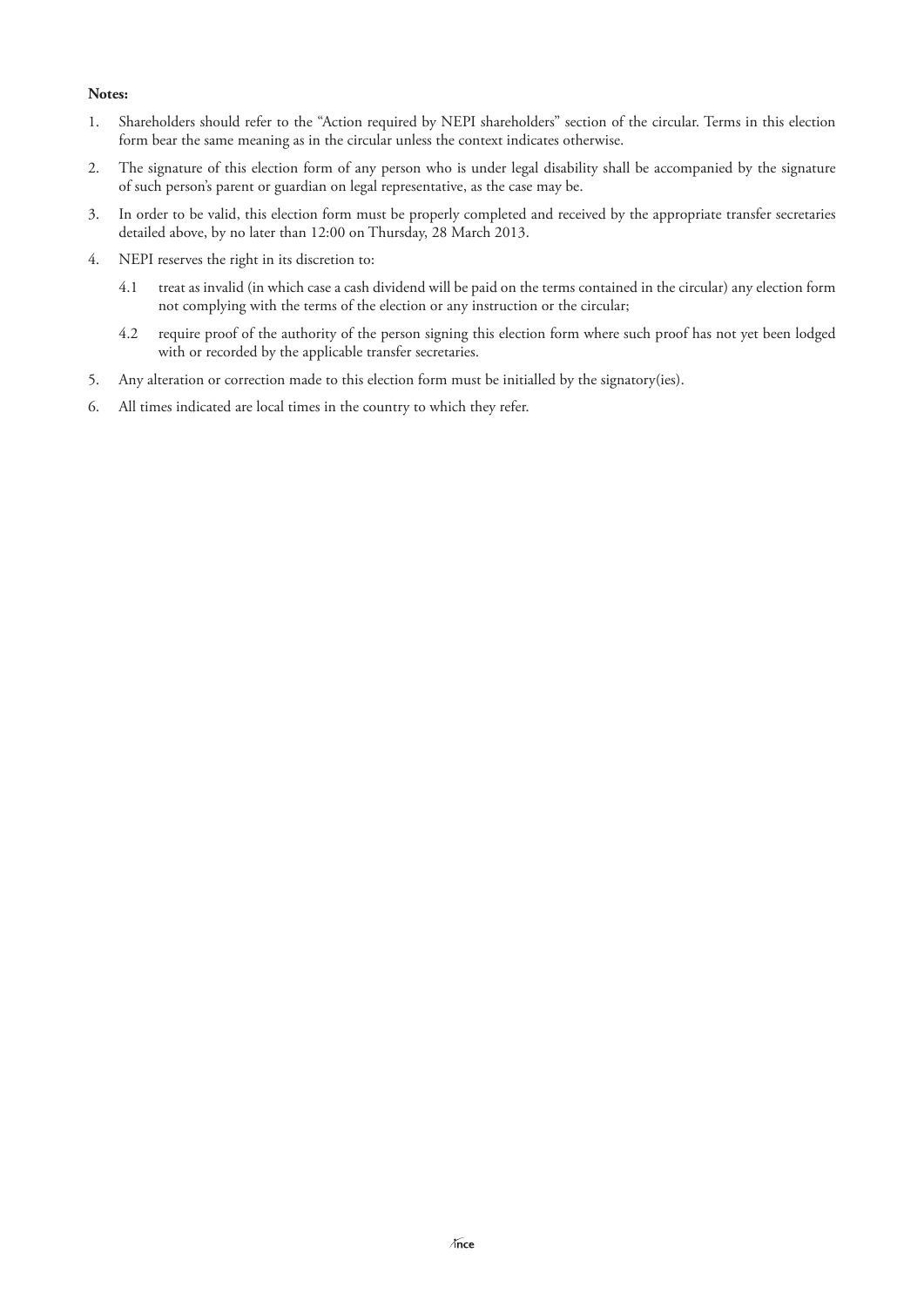## **SHAREHOLDERS ARE REQUIRED TO COMPLETE ACCURATELY THE INFORMATION IN THE BLOCKS BELOW:**

| Name, address and contact number of registered shareholder: |                                          |  |
|-------------------------------------------------------------|------------------------------------------|--|
| (1)                                                         |                                          |  |
|                                                             |                                          |  |
|                                                             | Shareholder reference number:            |  |
| Shareholders on the SA share register                       |                                          |  |
| Shareholders on the UK share register                       | Crest Participant ID:                    |  |
|                                                             | Crest Member Account:                    |  |
| Shareholders on the register in Romania                     |                                          |  |
| $\langle \cdot \rangle$ . In dividual above baldons         | $D$ ualzan maamahan aadaa $\overline{D}$ |  |

| (i)   | Individual shareholders                  | Broker member code:                         |  |
|-------|------------------------------------------|---------------------------------------------|--|
|       |                                          | Client account with the broker:             |  |
| (ii)  | Shareholders with the Romanian custodian | Custodian member code:                      |  |
|       |                                          | Client account with the Romanian custodian: |  |
| (iii) | Shareholders with own broker account:    | Broker name:                                |  |
|       |                                          | Broker account:                             |  |

## **ALL Shareholders:**

| Account number with transfer<br>secretaries (if known) | Number of shares held or deemed to<br>be held on the record date, being<br>Thursday, 28 March 2013 | Maximum number of new NEPI<br>shares to which you would become<br>entitled should you elect to receive the<br>return of capital based on the number<br>of shares held or deemed to be held<br>on the record date, being Thursday,<br>28 March 2013 |
|--------------------------------------------------------|----------------------------------------------------------------------------------------------------|----------------------------------------------------------------------------------------------------------------------------------------------------------------------------------------------------------------------------------------------------|
|                                                        |                                                                                                    |                                                                                                                                                                                                                                                    |

## (2) **Number of shares for which the return of capital is elected:**

(The return of capital can only be elected in respect of all and not part only of your shareholding in NEPI unless it is completed by a CREST provider acting on behalf of multiple underlying shareholders. If this box is not completed or is completed incorrectly but the remaining parts of the election form are correct, then you are deemed to have elected to receive the return of capital based on your entire holding of shares held on the record date, being Thursday, 28 March 2013)

| Date of signature | Signature | Signature |
|-------------------|-----------|-----------|
|                   | Signature | Signature |
| Contact number:   |           |           |